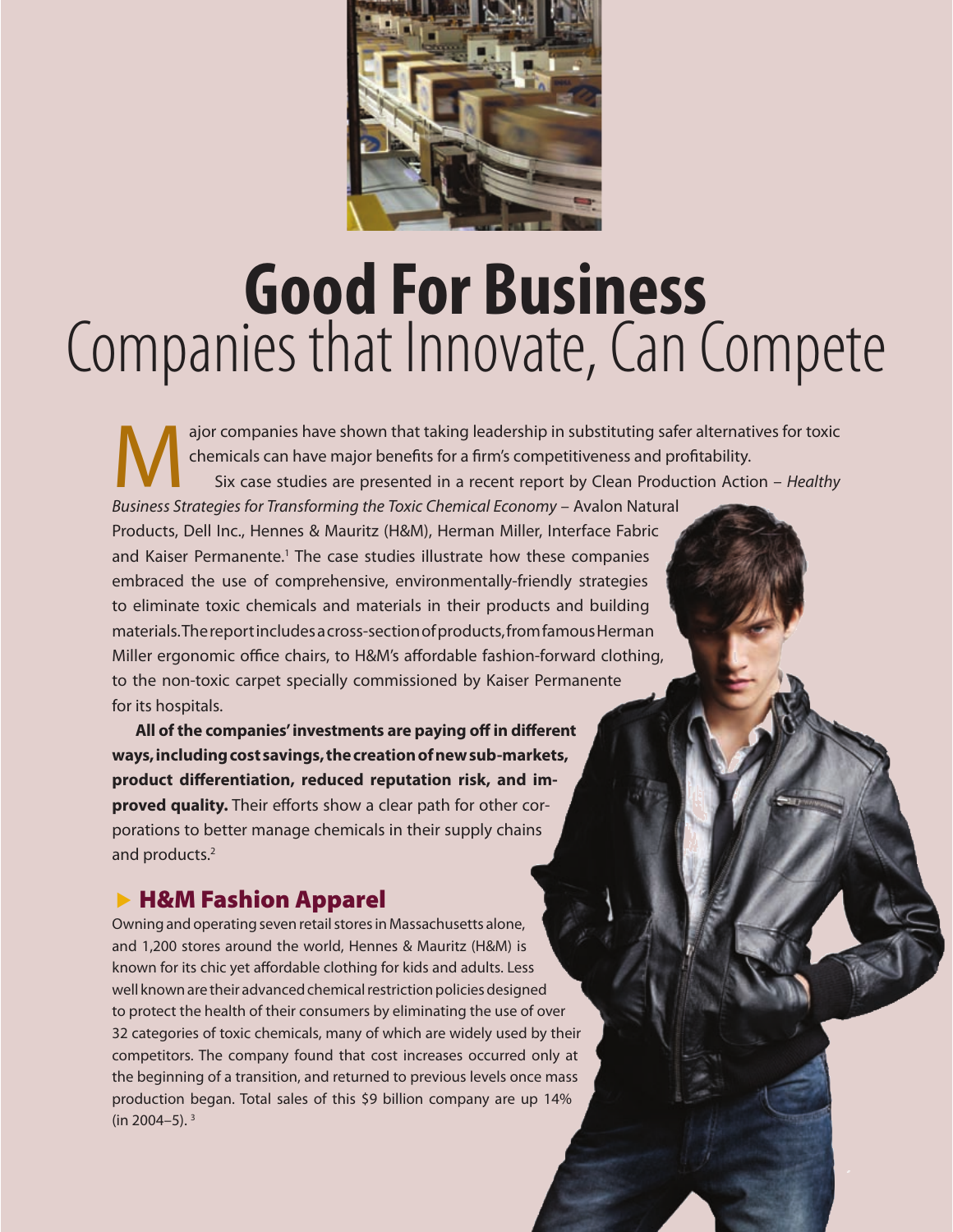H&M is applying the precautionary principle. In practice, this has meant working closely with<br>our suppliers to phase out substances and materials that are, or could potentially be, harmful to<br>our customers or the environme **H&M is applying the precautionary principle. In practice, this has meant working closely with our suppliers to phase out substances and materials that are, or could potentially be, harmful to with our suppliers, searched for less harmful solutions. We have encouraged our suppliers to be innovative… In doing so, we have found that almost anything is possible as long as you set clear guidelines on what is not acceptable. We have not had to compromise on fashion or quality in a way that has harmed our business. Prices may have gone up temporarily but as soon as mass production has started, the prices have gone back to previous levels. With the background of this experience, we find it important that EU legislation supports the idea of substitution when a better alternative is available. Such legislation would support us in our continued effort to eliminate hazardous substances from our products and to find better solutions that are less harmful to the environment."**

— Ingrid Schullstrom, H&M Corporate Social Responsibility Manager 4



#### $\blacktriangleright$  Herman Miller: Furniture Designed for the Environment

Based in Michigan, a global furniture company with \$1.7 billion in revenue, Herman Miller, Inc. has advanced its long-standing environmental goals with a comprehensive Design for the Environment program in the 1990's.

The Design for the Environment (DfE) product assessment tool evaluates new product designs in three key areas: material chemistry, disassembly, and recyclability. "Material chemistry" involves three core steps: 1) identifying all the chemicals in a material used to manufacture a product —such as the steel shaft in a chair — down to 100 parts per million, 2) evaluating the hazards posed by the chemicals in the material and 3) assigning the material a score of green, yellow, orange or red. "Green" is little to no hazard. "Yellow" is low to moderate hazard. "Orange" is incomplete data. And "red" is high hazard.

A challenge goal set by President and CEO Brian Walker is that 50 percent of all sales in 2010 must be from products that meet the DfE protocol,<sup>5</sup> including:

- Contain no "red" materials i.e., contain no highly hazardous chemicals.
- Are easily disassembled.
- Maximize recycled content and recyclability of materials.
- Contain no PVC.

Only by<br>
environi<br>
can we c **Only by incorporating environment into design can we create value rather than cost."** 

> — Gary Miller, chief development officer at Herman Miller<sup>6</sup>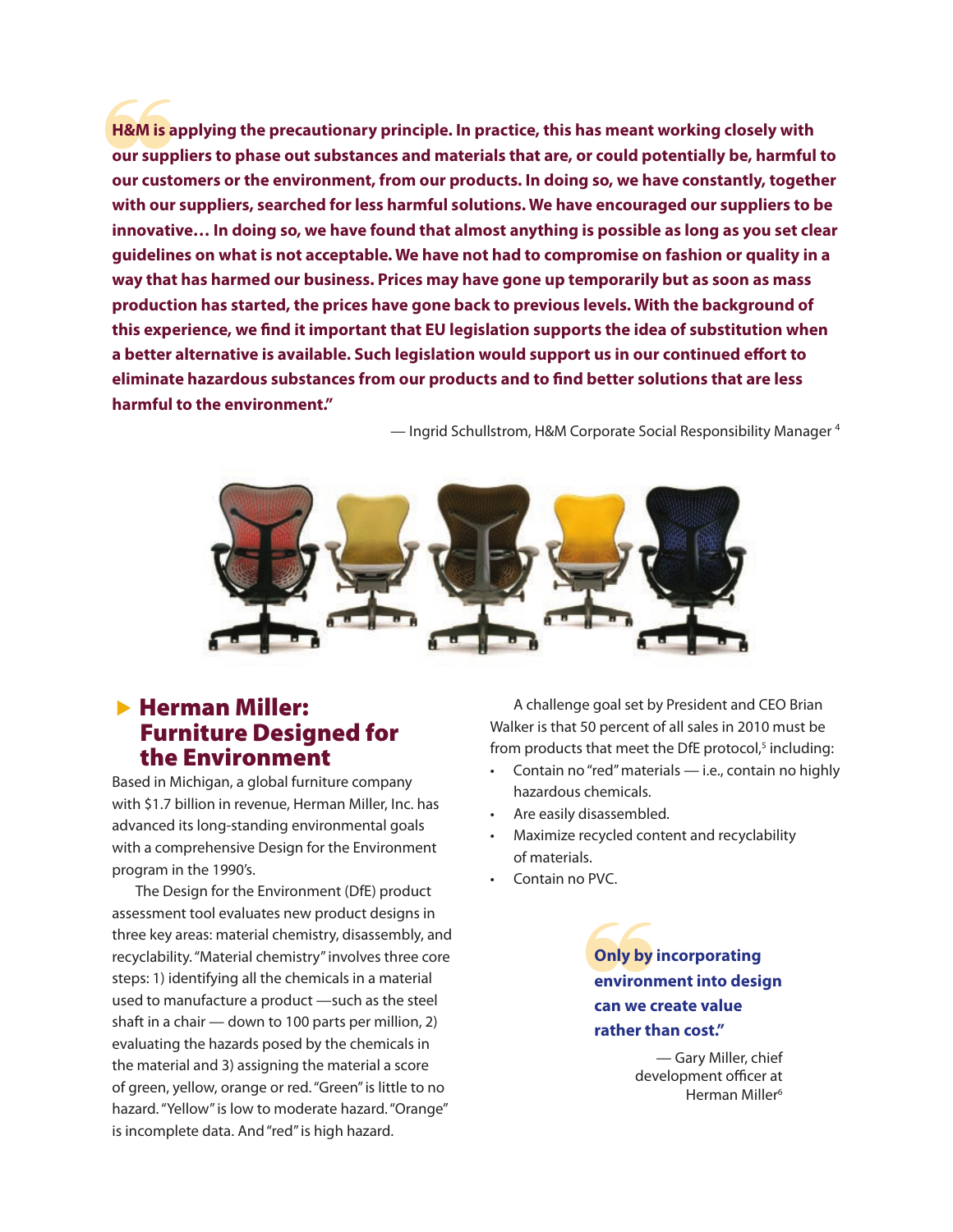#### **UTOPIA CLEANERS A Massachusetts Small Business Success Story**<sup>10</sup>

Over 80% of U.S. dry cleaners use the solvent perchloroethylene ("perc"). In 1991, more than 30,000 dry cleaning machines nationwide used 270 million pounds of perc, two thirds of which was released into the atmosphere. Such widespread use is of concern because the National Institute for Occupational Safety and Health recommends that perc be handled as a human carcinogen. Concerns about the toxicity of this dry cleaning solvent have prompted the development of alternative processes, such as the use of water and biodegradable detergents to remove soils.

Utopia Cleaners of Arlington, Massachusetts has successfully implemented a safer alternative to dry cleaning. They replaced their perc-using dry cleaning machine with a DaeWoo wet cleaning machine, making Utopia a perc-free garment cleaning facility. Before changing to wet cleaning, Utopia annually created approximately 3,600 pounds of perc-contaminated hazardous waste.



Utopia now saves approximately \$900 in purchasing costs and \$1,800 in hazardous waste disposal costs yearly. Additional savings occur through reduced liability for any damages associated with the disposal of perc-contaminated wastes. The existing perc system at Utopia was at the end of its useful life, and the cost of replacing this system would have been approximately \$40,000. In comparison, the perc-free DaeWoo wet cleaning machine used at Utopia can be purchased for approximately \$1,000. Utopia Cleaners illustrates the financial feasibility and health benefits of using safer alternatives**.** 

"When customers come into the store, they see signs indicating that we offer wet cleaning, and they specify that they want this service. On the whole, wet cleaning has produced cleaner, fresher looking clothes for my customers." — Myeong-Ho Lowe, Owner of Utopia Cleaners, Arlington, MA11

#### $\blacktriangleright$  Interface Fabric: Choosing Good Chemicals

Interface Fabric is a leading producer of interior fabrics and upholstery products. Based in Atlanta Georgia, with manufacturing operations in four states, Interface began to develop a system to select safe chemicals using the most current science in the 1990s. The company has now implemented a Dye and Chemistry Protocol and implemented it in the development of a 100% bio-based polymer (Terratex PLA described above).7

"Given the complexity of screening chemicals, it seems reasonable to expect increased chemical costs after implementing the protocol. Instead, Interface saw recurring annual savings of around \$300,000 per year. The savings came from consolidation of its chemicals supplier base, since vendors with larger accounts

could offer discounted, volume based pricing."8 The company's prioritization of safer alternatives had a ripple effect on the supply chain, as its suppliers have been proactively developing more benign products for the entire market.

According to Wendy Porter, Interface director of environmental management: **"Our unique knowledge gives our salesperson an edge over the competition."** <sup>9</sup>

These examples and many others show that innovations that protect our health and environment can also be "good for business." However, many businesses continue to unnecessarily use toxic chemicals and are rewarded in the marketplace because of ignorance and a poorly designed regulatory system. We need a regulatory system that will reward and support innovation and responsible business  $practices.$